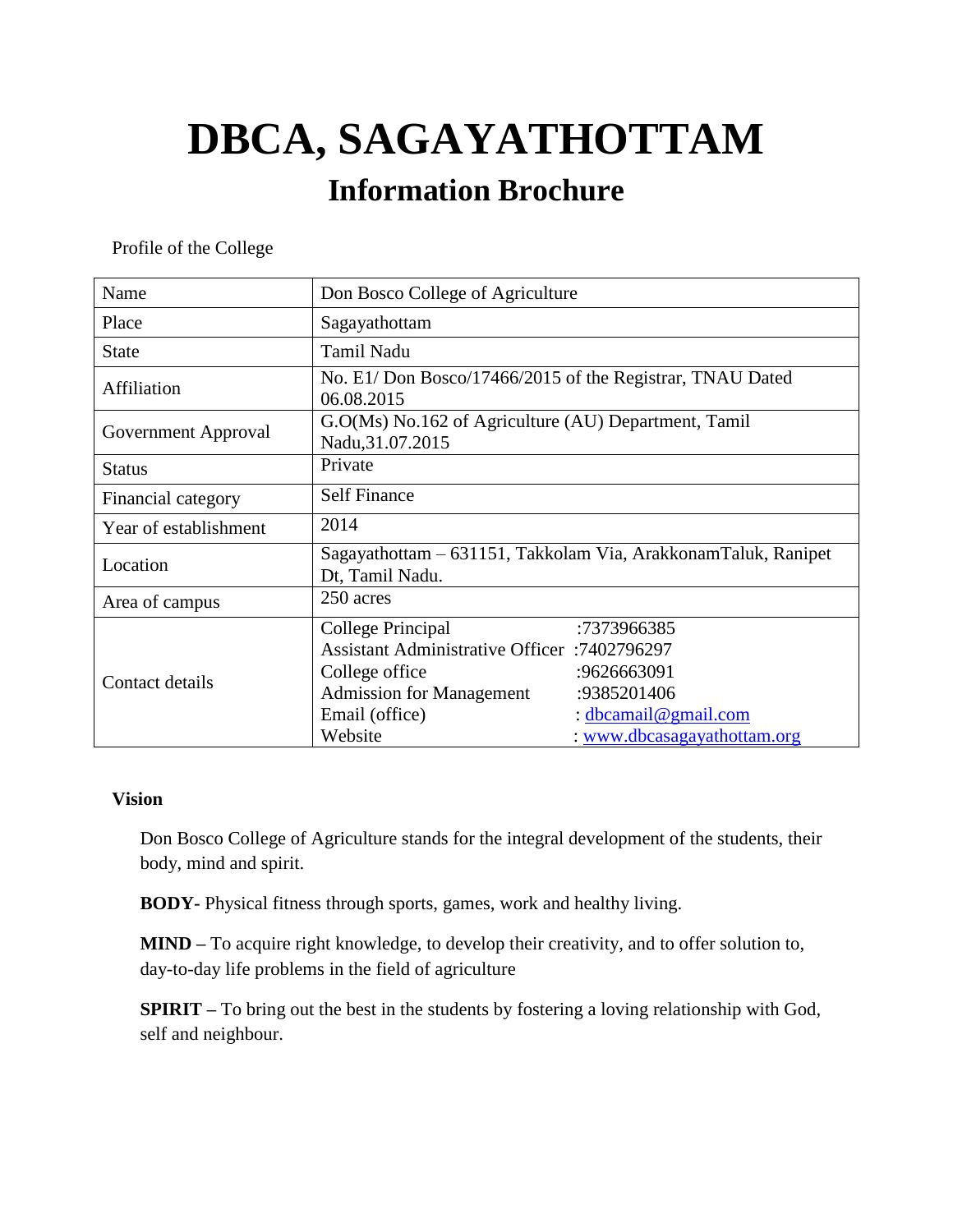#### **Mission**

- To impart apt knowledge in the discipline
- To guarantee high quality and up-to-date study programme
- To provide conducive learning environment
- To encourage skill development in agriculture
- To nurture students high employability skill
- To inculcate the higher ideals of service to farming community

### **PATRON SAINT**

Don Bosco (Saint John Bosco, 1815 - 1888) after whom the college is named, is an Italian Catholic Priest, educator and writer of the 19th century, who dedicated his life to the betterment and education of the young, and employed effectively, the teaching methods based on "Reason, Religion and Loving Kindness,' - a method being followed with success in all Don Bosco Institutions worldwide. Don Bosco established a network of organizations and centers to carry on his work.

He inspired the start of a vast movement of persons who in different ways work for the benefit of the young. Today there are 28 officially recognized groups with a total of 402, 500 members to continue the mission he began. Don Bosco"s charism continues to inspire people of good will.

Don Bosco"s capability to attract numerous youngsters was connected to his "System of Education based on Love." He believed education to be a "matter of the heart" and said that the young must not only be loved, but know that they are loved. It creates a climate that "draws forth' the best in the youth, encouraging them for a complete and full expression of themselves. His educational system assists young people in acquiring habits that will lead them to opt in favour of what is good, healthy, joyful and life-enhancing.

#### **DON BOSCO INSTITUTIONS**

Don Bosco cannot be separated from his system of education. The Salesians of Don Bosco are working in 134 countries of the world. At the National Level, there are around 600 Don Bosco Institutions offering a variety of services to the young. Don Bosco network of institutions have the highest number of technical institutes in India, second only to the Government of India.

The Province of Chennai has a number of educational institutions offering educational service, forming the young minds, giving special focus to the poor and under privileged youth and children. There are 46 schools, of which 16 are higher secondary schools (English, Tamil and Anglo Indian Medium), 11 are high schools and 19 are primary schools. In this province Don Bosco Institutions offer technical education to several thousand youngsters through its 3 polytechnic colleges, **Diploma and Degree Agri. college,** 5 formal technical institutes and 17 non-formal institutes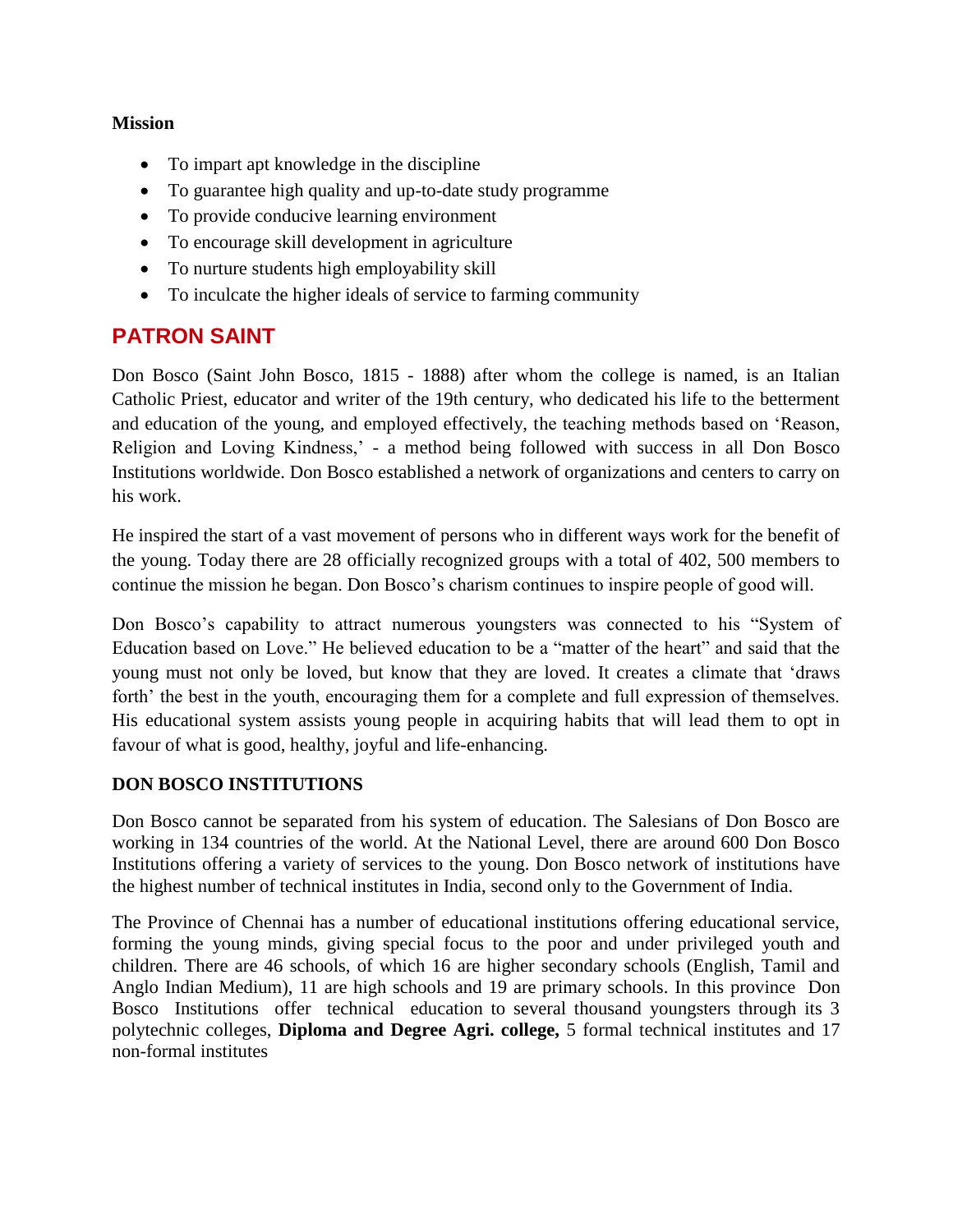There are also 11 centres catering to higher education, Sacred Heart College at Tirupattur (**67**  years old), Don Bosco Arts and Science Colleges at Chennai, Dharmapuri, Karaikal and Yellagiri Hills and the B.Ed colleges at, Dharmapuri and Vellore. Through Don Bosco College of Agriculture, Sagayathottam, we impart professional education in the field of Agriculture.

**B.Sc. Agri (Hons) course was started in the year 2014. With 70 years of existence of the farm, 50 years of non formal Agri Demonstrators Course (Maestri course) and 30 years of Diploma in Agriculture, the new College promises the candidates wonderful learning platform and vast experience in Agriculture/Horticulture. It is due to enter into organic farming and integrated farming with advanced technologies and resources.**

**Courses Offered**

- **B.Sc (Hons) Agriculture, 4 yrs, 120 students per year**
- **Diploma in Agriculture, 2yrs, 70 students per year**

#### **Milestones**

- The Degree College was established during 2014 with affiliation to Tamil Nadu Agricultural University, Coimbatore with a sanctioned strength of 60 students.
- Construction of Administrative building was completed during 2016.
- Admission strength was increased to 90 seats from 2017-2018.
- Admission strength was increased to 120 seats from 2018-2019.
- First batch of students completed during 2018.
- Application for ICAR Accreditation is submitted to the University
- A total number of 106 students graduated till 2020.

#### **Admission Process**

#### **Eligibility**

#### **Educational Qualification**

A pass in the Higher Secondary Examination  $(10+2)$  or any other examination recognized as equivalent thereof and fulfilling the following requirements.

#### **HSC/Equivalent Academic Stream**

 Candidates who have studied and passed Maths, Physics, Chemistry, Biology (or) Physics, Chemistry, Botany, Zoology in the qualifying examinations.

#### **B,Sc, Vocational stream**

- Candidates who passed HSC in the vocational stream and studied Biology and vocational subject Agricultural practices (theory and practical) are eligible to apply
- Candidates who passed HSC in the vocational stream and studied Biology, Agricultural Science- Theory and Practical and Computer technology as vocational subjects are eligible to apply.

#### **Age Limit**

• Candidates should not have completed the age of 21 years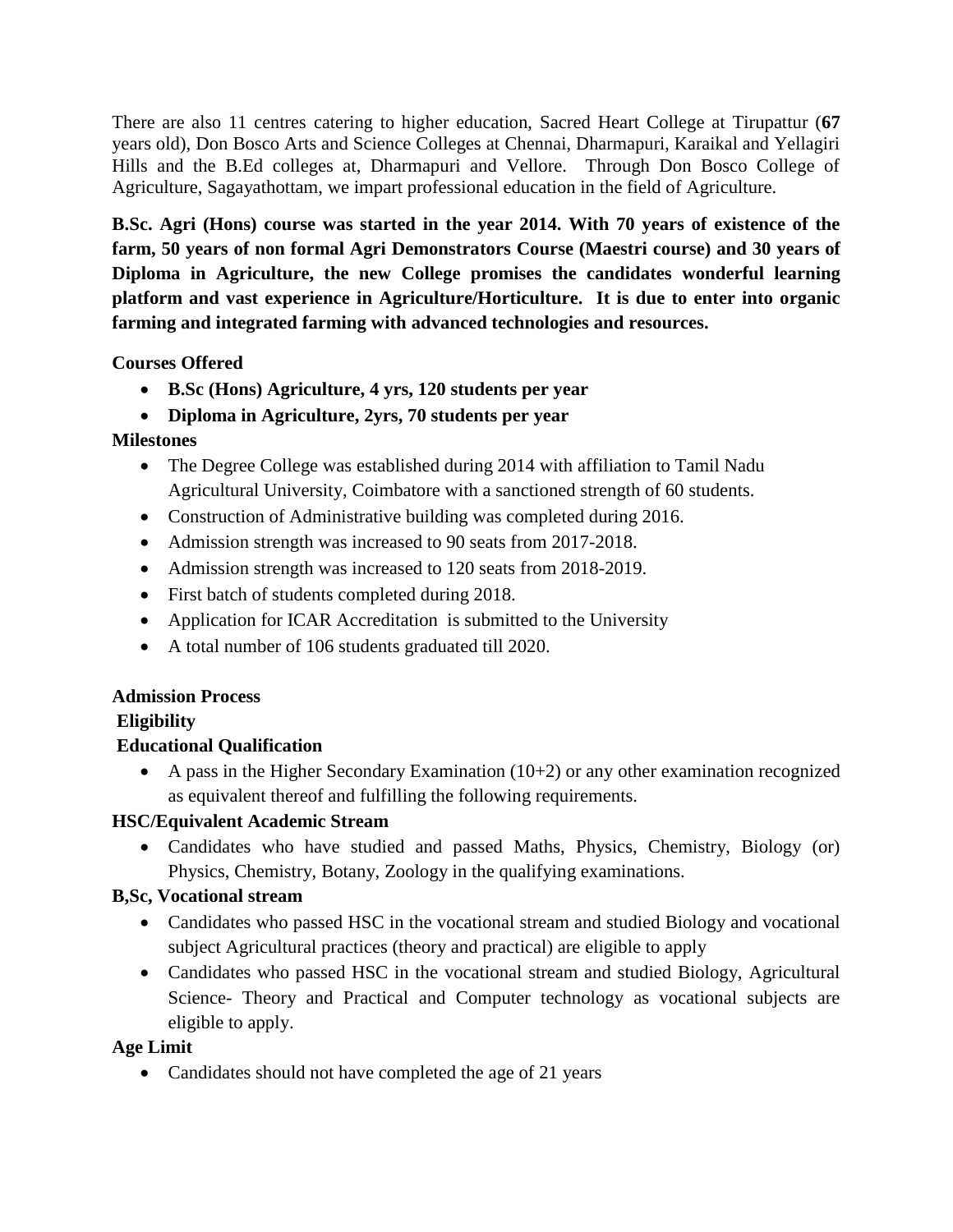#### **How to apply?**

- Candidates who seek admission for B.Sc.(Hons) Agriculture degree should apply to TNAU, Coimbatore both for counseling and Management category, online.
- Counselling category: Admission by TNAU through single window system.
- Management category: Admission by College Management with University application number.

#### **Documents to be produced**

- Transfer Certificate
- $12^{\text{th}}$ Mark sheet
- $\bullet$  10<sup>th</sup>Mark sheet / Birth Certificate as Proof of Birth
- Community Certificate
- Nativity Certificate for candidates who are native of Tamil Nadu but studied 10<sup>th</sup>,11<sup>th</sup>and12<sup>th</sup>Standard outside Tamil Nadu
- $\bullet$ First Graduate Certificate, for those who are applying for First Graduate Fee Concession
- $\bullet$ Passport size photo -8

#### **Fee details**

• Candidates admitted through counseling in the Affiliated Colleges have to pay an all inclusive, Tuition Fees of Rs. 40,000/- per year as fixed by the Government of Tamil Nadu. Tuition fee of Rs. 20,000/- per year is waived for First Graduate in a family. Candidates who have selected seats in the affiliated colleges shall remit the fee in the colleges concerned. Tuition Fees of Rs. 70,000/- per year is to be paid by Candidates admitted in Management quota. The Establishment Fee, (for 4 years) excluding mess bill is - Rs. 2, 05,000.

#### **System of Education**

 The medium of instruction is English and evaluation pattern is "Semester Course Credit System". This Undergraduate Programs is of eight Semesters (4 years) duration. An enrolled student in order to earn a Bachelor"s Degree should complete the course credits prescribed from time to time and should have earned a minimum Overall Grade Point Average (OGPA) of 6.50 out of 10.00. The e-learning initiatives for this programme necessitate use of laptop for learning as well as for assignments. Admitted candidates may preferably have Laptop throughout their courses.

#### **Examination**

The conduct of examinations and evaluation of answer books are as stipulated by the TNAU. The current pattern is as follows

**Mid-Semester Examination:** Writing the mid-semester examination is a pre-requisite for writing the final theory and practical examinations. Students failing to write mid-semester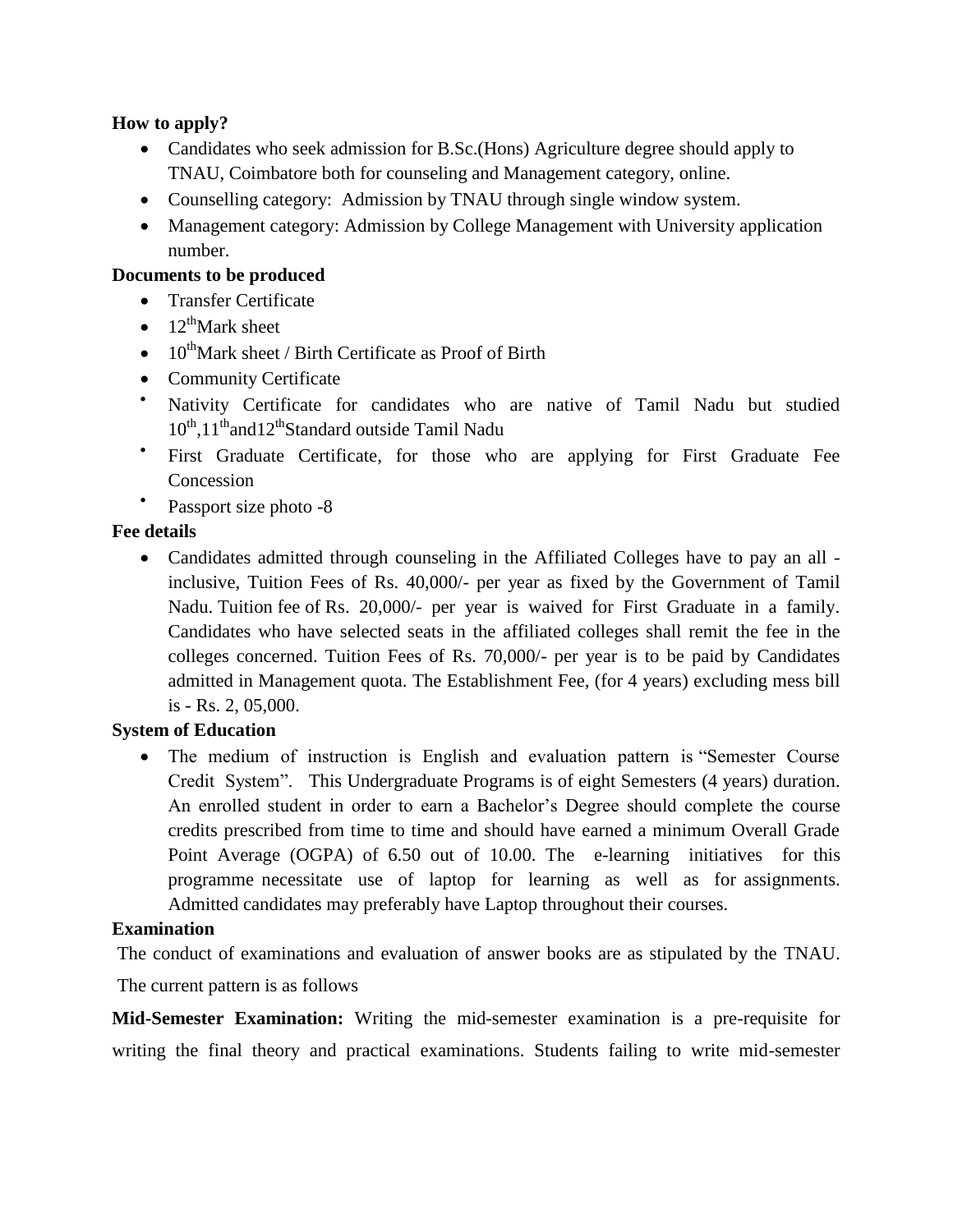examination will not be permitted to attend the classes further in the course concerned and the student will be awarded 'E' grade.

**Theory Examination:** All the final theory examinations are conducted by the Dean and the Controller of Examination, TNAU. Examinations are conducted through E-pad/written/OMR mode.

**Practical Examination:** The external examiners will be nominated by the Controller of Examinations. Submission of *bona fide* practical records certified by the Course Teacher is a prerequisite for appearing in the practical examinations failing which "F" grade will be awarded. If a student fails to write practical examination, `F" grade will be awarded, if he/she has 80% attendance. The student has to appear for the reappearance examination

#### **Important rules and regulations**

- As per the mandate of the Management, all the students should stay in the hostel. However, students reside with their parents with in the 10 km radius of the college campus will be permitted to attend the classes as Days Scholars with proper permission from the Principal and Secretary. But they have to pay 50% of the Establishment fees.
- Strict discipline with respect to proper dress code, punctuality, class attendance and proper behavior inside the campus will be maintained
- Use of mobile phones inside the college campus is prohibited
- Ragging and Eve teasing are totally prohibited
- Tobacco in any form and liquor are totally prohibited
- Students are forbidden from organizing and meeting inside the college or collect money for any purpose without the permission of the Principal.
- Both vegetarian and non vegetarian foods are served in the hostel.

#### **Role of Parents / Guardian**

- Parents should enquire about the performance of their ward periodically to the year coordinator and hostel warden.
- Parents are most welcome to meet the Principal and Secretary at any time during working hours.
- Parents should see that the students pay their College fees, Establishment and other fees well in time
- Parents have to collect the contact phone number of year co-ordinator, Hostel warden and Account office.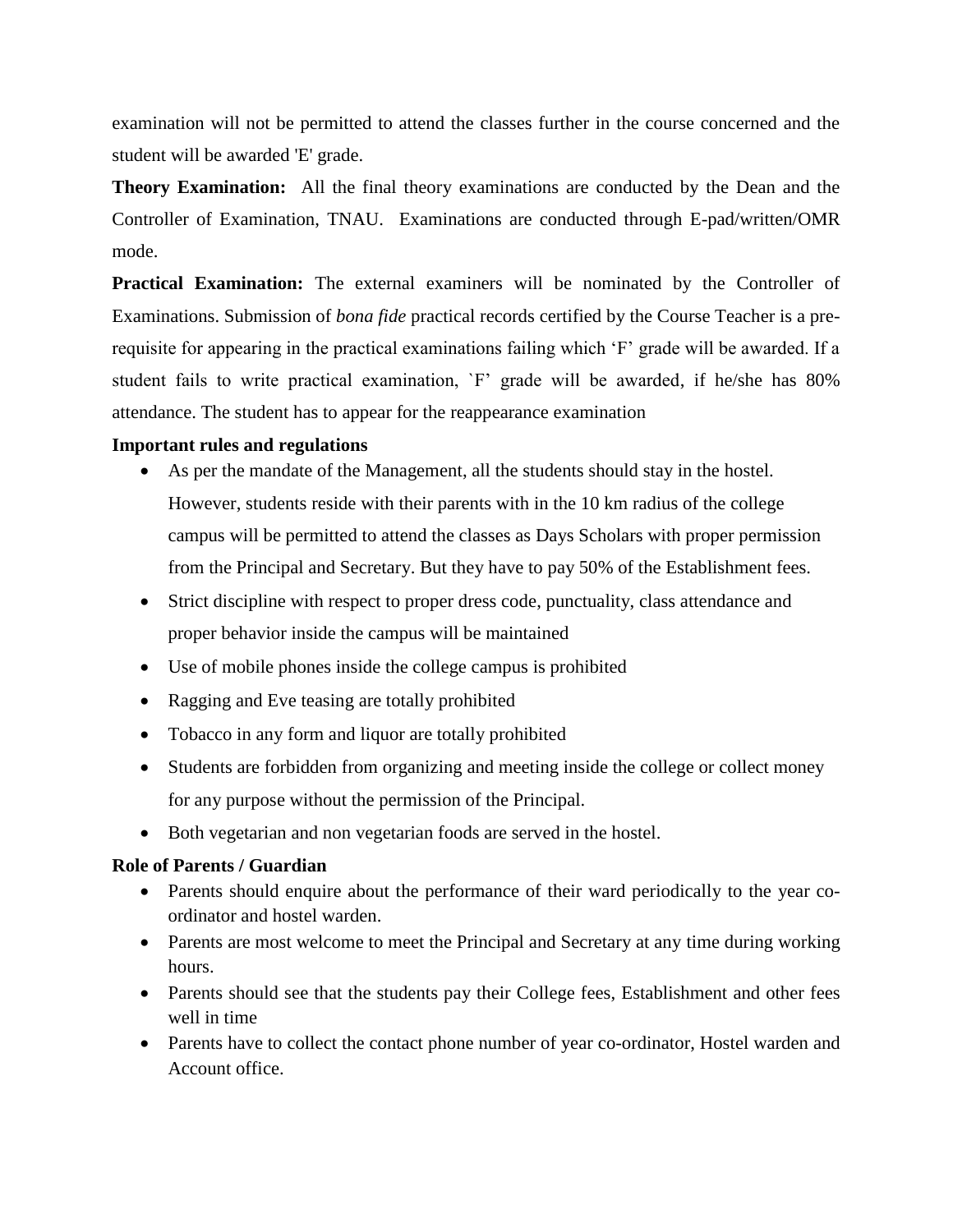#### **Infrastructure Facilities**

#### **College Campus**

- Well equipped laboratories (18 nos)
- Smart lecture halls
- Spacious library with more than 5000 books
- Well furnished Auditorium with public address system
- Audio visual laboratory
- Computer laboratory with 60 systems
- Well equipped medical centre with a full time nurse
- Free Wi-Fi inside the campus
- Students canteen with stationary stores
- Xerox facilities for the students
- R.O drinking water
- Play grounds
- Hostel for men and women
- College bus, jeep/car
- Central instrumentation lab
- Campus under CCTV surveillance

#### **Additional Facilities**

- Commercial soil and water testing unit
- Vermi compost unit
- Mushroom production unit.
- Biofertilizer production unit
- Nursery
- Hitec farm machinery and tools
- Poly house and shade net
- Licenced seed Production unit

#### **Hostels**

- Separate hostels for men and women
- Spacious and well furnished rooms
- Central kitchen with healthy food
- Indoor games, newspaper and Smart Television
- Free Wi-Fi
- Photocopy facilities in both hostels